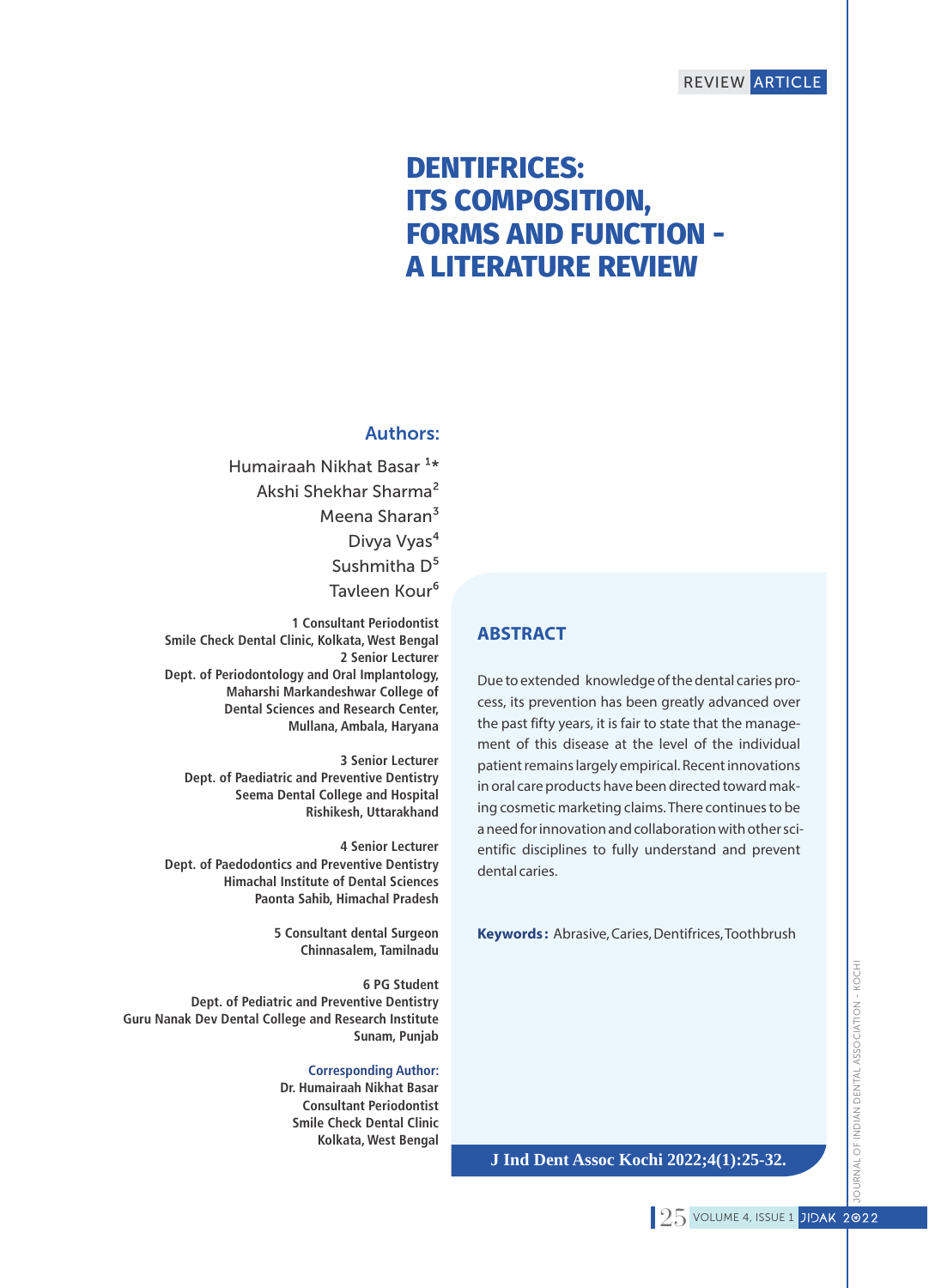# **INTRODUCTION**

For centuries the main uses of dentifrices were related to cleaning the teeth, removal of unsightly enamel stains and promoting fresher breath. Today toothpastes represent by far the most commonly manufactured preparation which is used, in conjunction with the tooth brush, for affecting the accumulation, removal and the metabolic activities of dental plaque.'

As with time people are more concerned in relation to dental problems there should be processes to increase effectiveness and functionality of toothpaste, which is being achieved by adding a variety of safe, more biologically active yet compatible ingredients that may interact chemically with tooth structure, reduce demineralization, interfere with bacterial adhesion to the teeth, provide antibacterial action, prevent the formation of su pragingival calculus, promote remineralization and reduce dentinal hypersensitivity.<sup>2</sup>

It is a complex process to design and produce clinically effective, multifunctional toothpastes which should satisfy all basic concerns, including safety, optimal rheology, pleasant flavor, packaging, shelf life and acceptable cost. Beyond that, the ultimate goal is to ensure that the toothpaste ingredients designed to accomplish each specialized function will remain compatible in a combined or final formulation<sup>3,4</sup>. The anti-plaque, antigingivitis and anti-calculus benefits of modern toothpastes also are also likely to be contributing factors to the retention of the natural dentitions.<sup>2</sup> Thus in the best interests of the public, dentists should be fully equipped with a body of knowledge about dentifrices so as to be able to advise their patients to make evidence based choices with regard to the most appropriate and effective toothpaste to use for improved oral health and a better quality of life.

# DISCUSSION

Dentifrices are agents used along with toothbrush to clean and polish natural teeth. They are supplied as paste, powder, gel or liquid form. The most essential dentifrice recommended by dentists is toothpaste which is used in conjunction with a toothbrush to help remove food debris and dental plaque.<sup>5</sup>

# Forms of Dentifrices

### Toothpaste<sup>®</sup>

Toothpastes are products to be used with the toothbrush, that comprise ingredients to enhance the basic plaque removing functionality of the toothbrush and provide additional benefits, i.e., cavity reduction, breath freshening, removal of dental stain, overall oral cleanliness and delivery of therapeutic agents. Toothpaste is semisolid in consistency and flows slowly. The essential components are abrasives, binder, surfectants and humectants. A paste is essentially a thick, soft, moist substance typically produced by mixing dry ingredients with a liquid.

### Gel form<sup>7</sup>

Gels are defined as a substantially dilute crosslinked system, which exhibits no flow when in the steady-state. Gel form toothpastes consist of abrasives, binders, surfectants, humectants and flavouring agents. Gel is composed of silica rather than calcium carbonate as an abrasive and also include fatty acids.

### Tooth powder<sup>5</sup>

Tooth powder is an alternative to toothpaste which is available in both fluoride and nonfluoride version. Tooth powder is a mildly abrasive powder which is used in combination with a toothbrush to maintain oral hygiene. The primary ingredient in a tooth powder is, of course, an abrasive to lift plaque and food from the teeth. Baking soda is a common abrasive, along with salt or chalk. A soap may be included to encourage the tooth powder to foam. A tooth powder may also include antibacterial ingredients like tea tree extract,or a flavoring agent such as mint to make it more palatable.

### Liquid dentifrice  $^{\circ}$

Liquid dentifrices have advanced physical properties and are more efficient than other forms of dentifrices in reaching interproximal areas and other inaccessible areas of the dentition.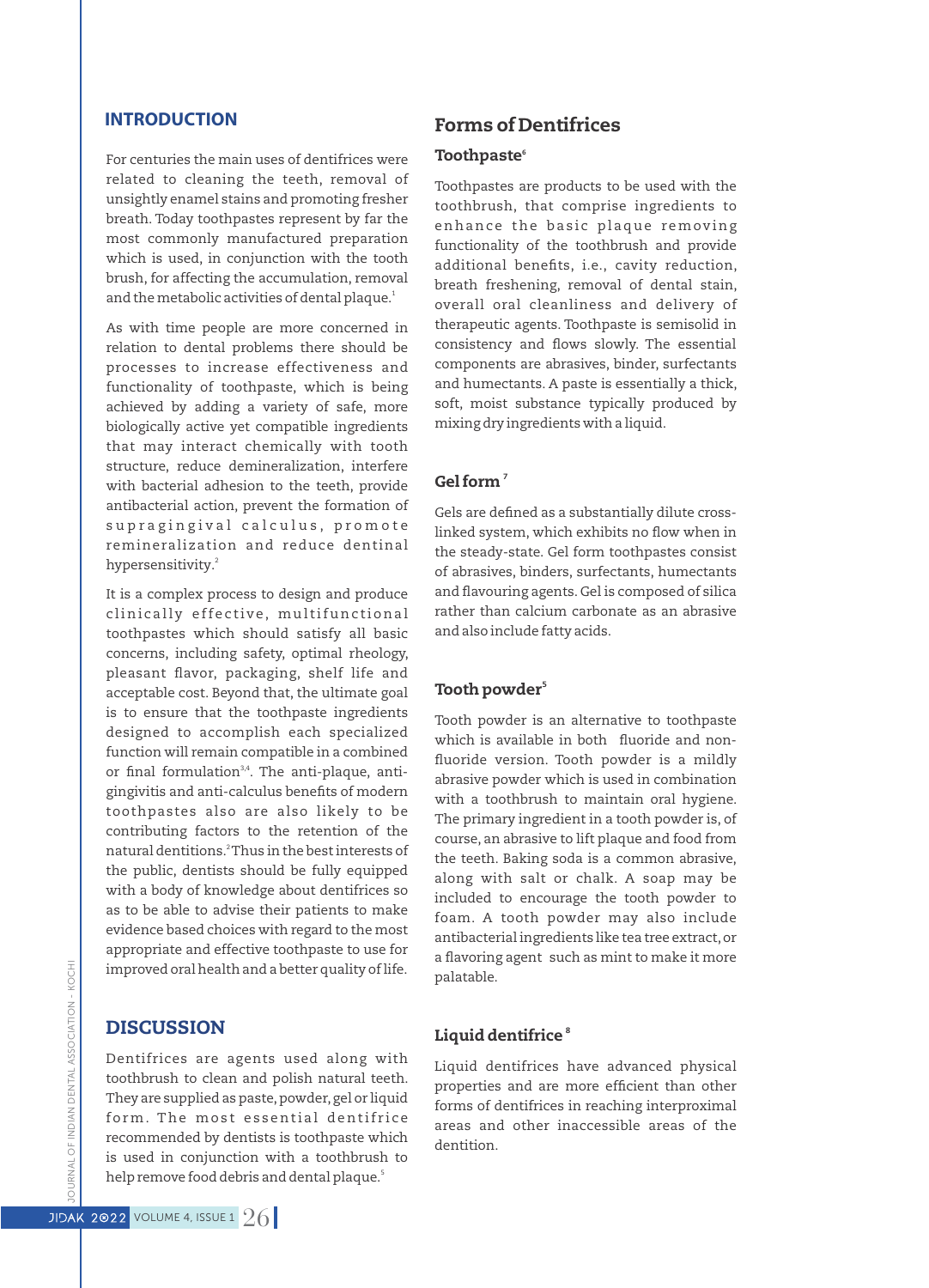### Composition of Dentifrices

Dentifrices are generally a mixture of an abrasive or polishing agent, detergent,binders, flavoring agents and substances necessary to facilitate their preparation and use. Therapeutic dentifrices contain, in addition to the above, one or more chemicals intended to reduce the incidence of oral dental diseases. More recently gel dentifrices have appeared in the market that contain the same components as the toothpastes, with the exception that the gels have a higher proportion of the thickening agents.<sup>9</sup>

### Dentifrice Ingredients

Dentifrices contain both active and inactive ingredients. Active ingredients are those that offer a therapeutic benefit, while inactive ingredients are non-therapeutic and also contribute to the physicochemical properties of the dentifrice - its feel, consistency, sweetness, flavor, pH, texture, abrasiveness and appearance.<sup>9,10</sup>

# Active Ingredients<sup>5,9</sup>

Active ingredients helps in prevention of caries, sensitivity, plaque/gingivitis, calculus formation and halitosis. The first active ingredient included was fluoride.

#### Active ingredients and their functions

Anti-caries: Sodium fluoride, Sodium monofluorophosphate, Stannous fluoride, Amine fluoride, Xylitol

Anti-plaque/anti-gingivitis: Triclosan/ copolymer, Stannous fluoride, Zinc citrate

Anti-calculus: Tetrapotassium pyrophosphate, Tetrasodium pyrophosphate, Sodium hexametaphosphate, Zinc compounds, Triclosan/ copolymer.

Anti-halitosis: Essential oils, Chlorine dioxide, Triclosan/ copolymer, Stannous fluoride/ sodium hexametaphosphate Desensitizers: Potassium citrate, Potassium nitrate, Potassium chloride, Stannous fluoride, Strontium chloride.

Anti-apthous agents: Aminoglucosidase,

Glucose oxidase.

# 9 Inactive Ingredients

Inactive ingredients in dentifrices include binders, abrasives, surfactants, buffering agents.

# Abrasives<sup>2,11,12</sup>

#### Functions

- 1. Removal of debris and residual stains
- 2. Abrasives are used in dentistry for abrading, grinding and polishing
- 3. Abrasives affect the consistency of the toothpastes

The degree of abrasivity depends on the hardness of the abrasive, the morphology of the particles, and on the concentration of abrasive in the paste. Abrasives usually do not damage enamel, but may dull the tooth lusture. To compensate for this, polishing agents are added to the dentifrice formulations. These polishing agents are usually small sized particles of aluminum, calcium, tin, manganese or zirconium compounds. Agents such as chalk or silica may have both polishing and abrasive effects.

#### E.g. Phosphates:

- $\overline{\phantom{a}}$  Dicalcium phosphate dehydrate
- v Calcium pyrophosphate

#### Carbonates

- $\overline{\mathsf{v}}$  Sodium bicarbonate
- $\checkmark$  Calcium carbonate

As the abrasive level increases, greater care must be taken to perfect brushing techniques that do not cause self-inflicted injury to their teeth or soft tissues. The safe limits for an abrasive in a toothpaste according to the British Standards Institute is:

- v Substrate Abrasivity limit
- $\checkmark$  Dentin Twice that to standard toothpaste.

 $\overline{\triangledown}$  Enamel - Four times that of standard toothpaste

### $H$ umectants $^{13}$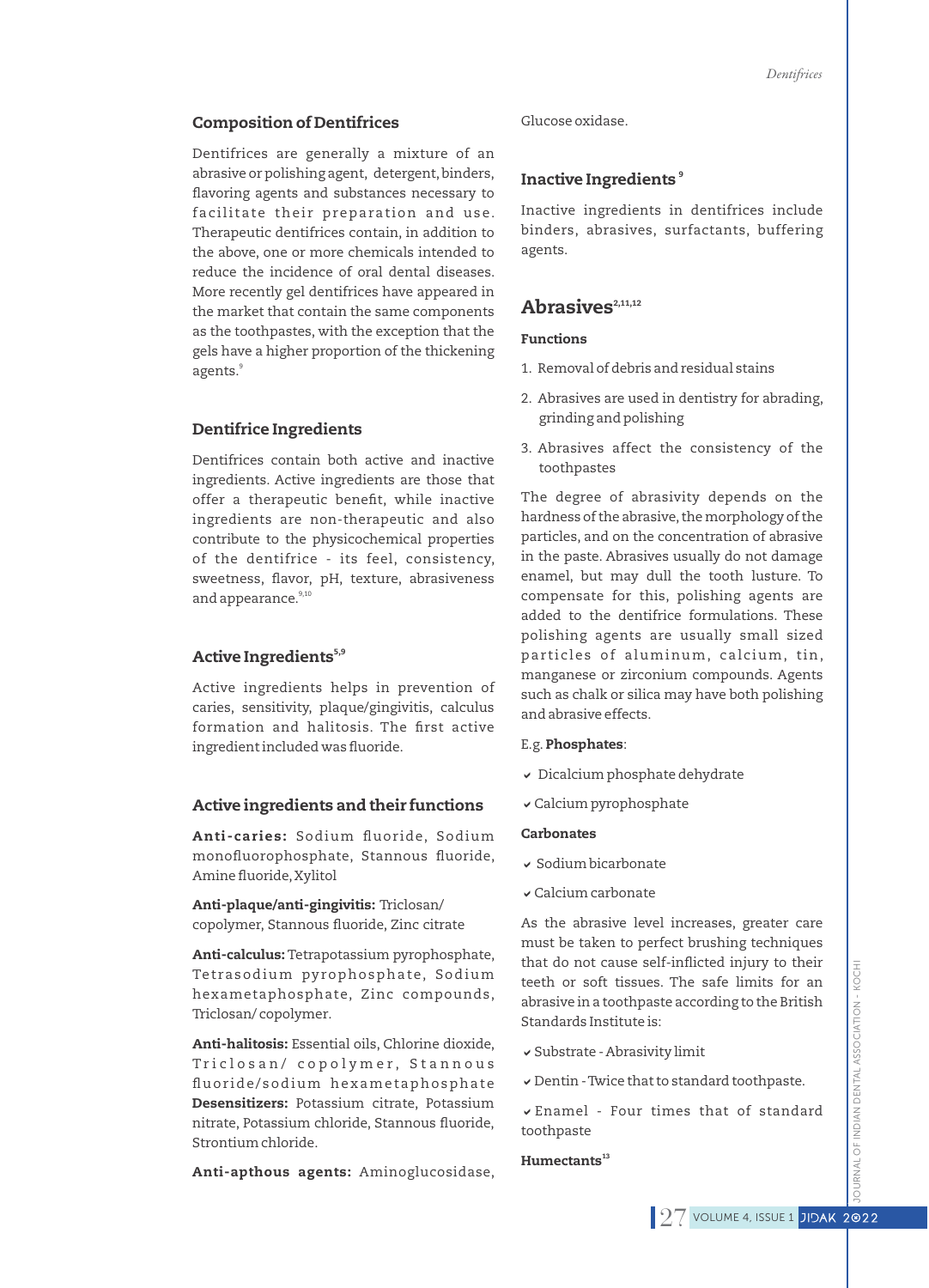Humectants are moisturizers and also provide smooth texture to the toothpaste. Proper usage levels produce a clear translucent toothpaste. Humectants were added to maintain the moisture. These humectants are nontoxic but mold or bacterial growth can occur in their presence, for this reason, preservatives such as sodium benzoate are added. Eg. Glycerin (99.5%) and sorbitol (70%), Polyethylene glycol, Xylitol and Propylene glycol.

# Binders $^7$

Binders are hydrophilic colloids which disperse or swell in the presence of water. Humectants help to maintain the consistency of toothpaste, but despite their presence, the solids tend to settle out of the paste. To counteract this, thickening or binding agents are added to the formula.

Eg. Natural polymers: carboxy methyl cellulose, carageenans and Xyntholgum, Synhethic polymers,Gums.

# Surfactants/Detergents<sup>7,14</sup>

Detergents are cleansing or purging agents that through a surface action that depends on their possessing both hydrophilic and hydrophobic properties, exerts cleansing (oil-dissolving) and antibacterial effects. Sodium lauryl sulphate (SLS) is the most commonly used detergent. It is stable, possesses some antibacterial properties and has a low surface tension, which facilitates the flow of the dentifrice over the tooth surface.

Eg. Sodium lauryl sulphate, Sodium N lauryl sarcosinate, Sodium dodecyl benzene sulphonate, PEG.

### 5 Flavoring Agents

Flavor, along with smell, colour and consistency of products is an important characteristic that leads to public acceptance of dentifrice. The flavoring agents are solubilized and dispersed through the paste or liquid via the detergent.

Eg. Peppermint, spearmint, wintergreen modified with other essential oils of aniseed, clove, caraway, eucalyptus, citrus, menthol, nutmeg, thyme or cinnamon.

### ${\bf Sweeteners}^9$

Saccharin, cyclamate, sorbitol and mannitol serve as primary non cariogenic sweetening agents;the latter two also serve as humectants. A new sweetener in dentifrice is xylitol. It demonstrated an anticaries capability by facilitating the remineralisation of incipient carious lesions.

Eg. Sodium saccharin, Sodium cyclamate, Acesulphame K.

# 5 Preservatives

Preservatives prevent the growth of microorganisms in the toothpaste. Microbial contamination of dentifrices is restricted by a low water activity and by the inclusion or preservatives such as benzoates. E.g. Sodium benzoate, Methyl paraben, Propyl paraben.

# Coloring Agents<sup>15</sup>

The colour-substances are classified by the Colour Index (CI), published by the Society of Dyers and Colourists and the American Association of Textile Chemists and Colourists, or by a system called the F D & amp; C Colours. Titanium dioxide is often added to toothpastes to give them a white, opaque colour.

Eg. Titanium dioxide, Various food dyes for coloured pastes and gels.

### $\mathbf S$ olvents $^7$

Water is the most common solvent used in toothpastes which helps in dissolving ingredients and allows them to be mixed. Manufacturers are required to list all the ingredients present in toothpaste however most manufacturers do not reveal all the ingredients as it is a trade secret for them.

#### Functions of Dentifrices

Various functions of A multifunction toothpaste are<sup>16</sup>

1. Chemotherapeutic prevention of bacterial biofilm and gingivitis.

2. Preventing and controlling calculus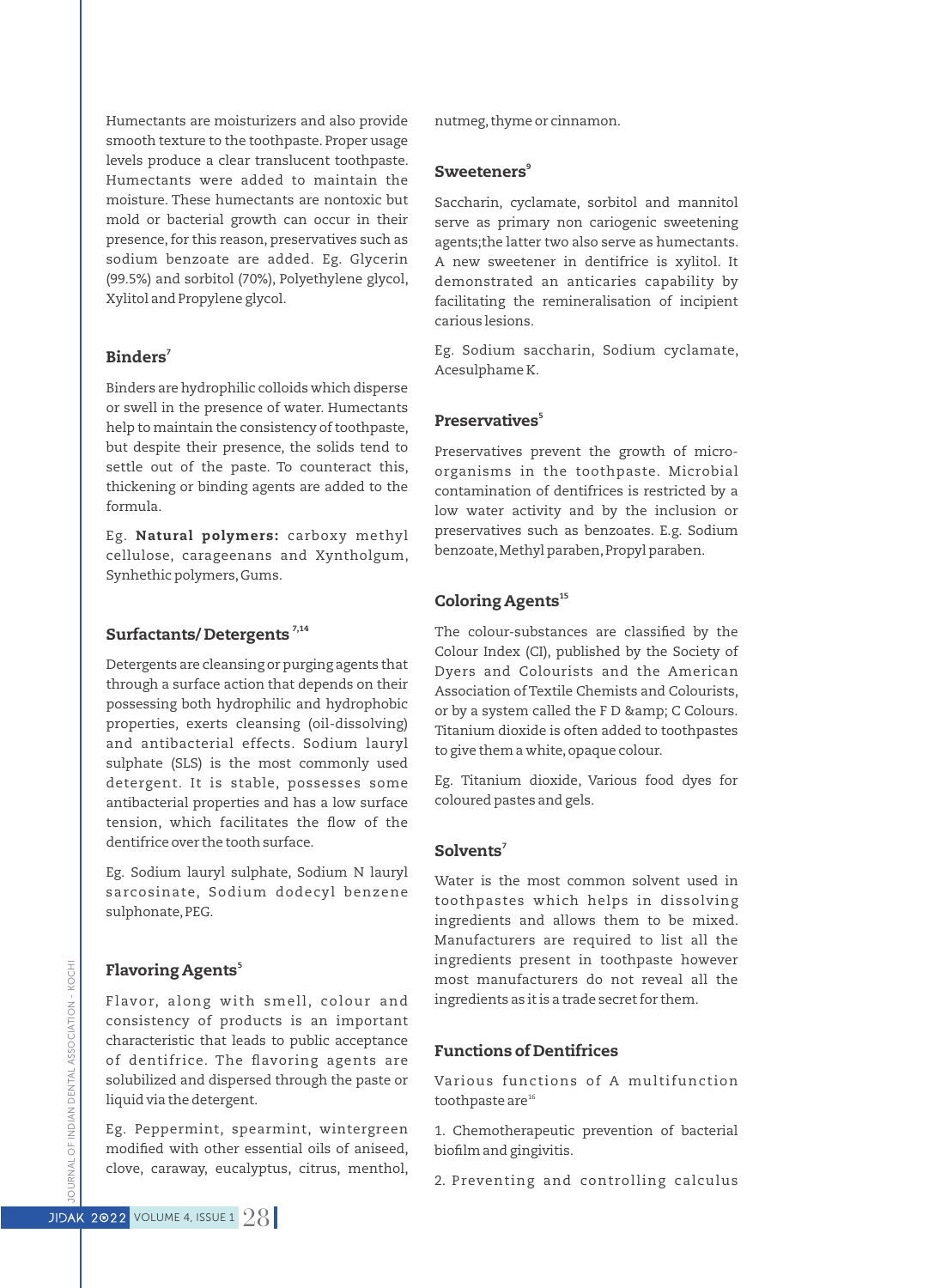#### formation

- 3. Tooth whitening by prevention and reduction of extrinsic stains
- 4. Controlling breath malodor with toothpastes
- 5. Dentifrices in caries control
- 6. Dentifrices for the treatment of dentine hypersensitivity

#### 1. Chemotherapeutic prevention of bacterial biofilm and gingivitis $2,17,18$

Dentifrice is a logical vehicle to introduce appropriate antibacterial and effective nonantiseptic agents to intervene against microorganisms as well as extracellular matrix that forms and constitute the harmful biofilm on the teeth. Populated with acidogenic and aciduric microorganism, bacterial biofilm on the teeth (dental plaque) is a key etiological contributor to the undesirable dental conditions: Dental caries, gingivitis and its sequels and calculus formation. Significantly controlling and reducing the dental biofilm would ameliorate all three conditions.

The strongest antibacterial agent identified is the bisguanide antiseptic chlorhexidine's gluconate, which inhibits bacteria by disrupting their cell wall causing leakage from the bacterial protoplasm. In contrast, divalent metal ions compounds ,stannous fluoride and zinc citrate as well as non ionic antiseptic, triclosan have all found their way into numerous dentifrice formulations, and all three have been effective in the clinical setting with respect to bacterial biofilm control and gingivitis prevention. Stannous fluoride in a newly stabilized form has returned to toothpaste as both an anti caries and as an anti plaque and anti gingivitis agent. Zinc citrate containing toothpastes have been formulated to include .3% triclosan.

These formulations have shown good anti plaque and anti gingivitis efficacy.

Toothpaste formulated with triclosan and a copolymer of polyvinyl methyl ether and maleic acid (gantez) have consistently demonstrated good efficacy in both dental plaque prevention and gingivitis reduction.

### 2. Preventing and controlling calculus formation  $19,20$

Several agents that are well known as crystal growth inhibitors including pyrophosphates, diphosphotases, hexametaphosphate, zinc citrate , zinc chloride and gantrez acid among others.

#### Agents for calculus formation

- $\vee$  Pyrophosphates
- $\checkmark$  Diphosphonates
- $\checkmark$  Polyphosphates
- $\overline{\phantom{a}}$  Hexametaphosphates
- $\checkmark$  Zinc citrate
- $\times$  Zinc chloride
- $\checkmark$  Gantez acid

All of these agents have found their way into modern dentifrices and in clinical trials conducted till date have consistently exhibited clinically relevant reductions in calculus formation. Calculus reduction percentages obtained in these studies ranged from 5 to 5 0%.

White made an interesting point that in the 1970s there was considerable concern that agents interfering with mineral nucleation to prevent calculus formation might also be expected to diminished remineralization of early caries lesion, as per the dimineralisationremineralisation model then emerging to explain the dynamics of caries initiation and prevention. Careful attention to this issue indicated that the daily renewal of fluoride from the dentifrice to plaque fluid on the enamel surface "reversed the negative effects of inhibitors of remineralisation".

#### 3. Tooth whitening by prevention and reduction of extrinsic stains  $21,22,23,24$

Dentifrices can be formulated to provide a measure of tooth whitening through their potential of preventing extrinsic stain formation or by effecting the removal of extrinsic stain from tooth enamel. Extrinsic stains on enamel are generally the result from adsorption of chromagens to salivary pellicle film existing on the teeth. Chromagens most typically come from dietary products such as tea or red wine, from preparations containing certain metallic salts and also from tobacco

KOCHI JOURNAL OF INDIAN DENTAL ASSOCIATION - KOCHI JRNAL OF INDIAN DENTAL ASSOCIATION -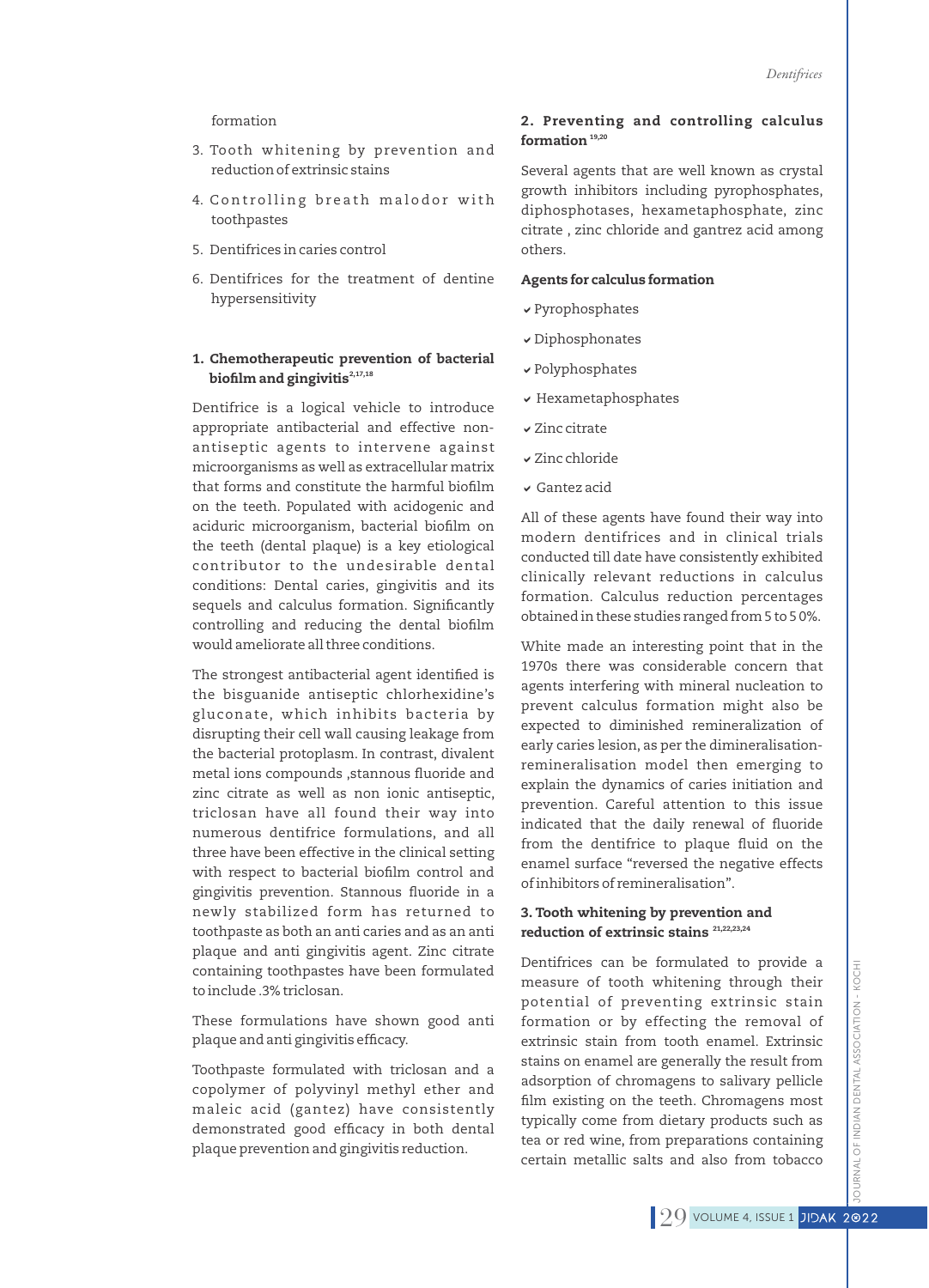use. In general, focusing on improved tooth brushing habits and combining that with a modern whitening dentifrice is a conservative and tooth friendly first option in seeking to control and diminish dental stain, extent and intensity.

Agents formulated in dentifrices for preventing and/or removing extrinsic stains Three groups of agents that may be formulated into dentifrices for the purpose of preventing and/or removing extrinsic enamel stains are abrasive and chemical and bleaching agents.

Abrasive Agents: Dicalcium phosphate dehydrate, Calcium pyrophosphate, Calcium carbonate, Hydrated silica Chemical Agents: Surfactants (eg SLS), EDTA, Citrates, Pyrophosphates, Polyphosphates.

Bleaching Agents: Hydrogen peroxide, Carbamide peroxide.

Dentifrices relying on abrasive systems for extrinsic stain prevention or removal will generally employ a mixture of a abrasive materials to form an abrasive system an example of such a system is one where a certain quantity of perlite has been added to the main abrasive agent being used. Perlite abrasive enhancement appears to have achieved clinically superior extrinsic stain removal.

Dentifrices relying on chemical agents for stain prevention or removal will usually incorporate elected compounds from a test that includes surfactants, enzyme system, edta, citrates, pyrophosphates, diphosphonates and polyphosphates. Currently only a few dentifrices rely on bleaching ingredients to counteract the stain trapped on the salivary pellicle and enamel surfaces.

### 4. Controlling breath malodor with toothpastes  $7,25$

Halitosis is an oral health concern for many individual. Conscientious and regular oral hygiene is basic to the prevention and control of breath malodor. In recent year dentifrice manufacturers have evaluated methods to incorporate breath freshening technologies in their formulations. In the main, it relies on incorporating one or a combination of the following four constituents in toothpaste:

a) Essential oils for stronger flavours.

b) Zinc and stannous salts as antibacterial agents

c) Triclosan as an antibacterial and

d) Higher levels of sodium bicarbonate as part of the abrasive system.

### 5.Dentrifrices in caries control 26

Abrasives which are major constituents of dentifrices, contribute minimally to plaque removal and thus to caries reduction. Plaque removal efficacy depends on efficient brushing, not on whether a dentifrice is used or not.The caries inhibitory effect of fluoride is documented for dentifrices containing any of the three fluoride compounds-sodium fluoride, sodium monofluorophosphate and stannous fluoride. Other fluoride compounds such as amine fluoride have also proved to reduce caries development.

### 6. The role of fluoride in caries reduction<sup>26,27</sup>

Fluoride dentifrices have an indirect effect on the bacterial flora. Fluoride levels down to 2 to 5 ppm fluoride has been shown to reduce lactate and acetate formation. This may reduce the advantage of aciduric bacteria in acidic environments and may theoretically impede the emergence of an aciduric flora.

### 7. Dentrifices for the treatment of dentine hypersenstivity<sup>28,29,30</sup>

The term 'dentine hypersensitivity' has come into use to describe the condition in which sharp pain is produced in response to mild stimuli which disappears when stimulus is removed. Sensitivity in young adults is probably caused in many cases by consumption of acid diets which causes erosion of thin cervical enamel and thereby exposes dentine.

Incidence of sensitive dentine diminishes with advancing age. Apart from age changes in dentine and pulp which might reduce sensitivity, the proportion of dentate patients also decreases with age. Most frequently affected teeth from sensitivity are premolars, incisors and canines.

Specific dentifrices designed to combat dentinal or cervical hypersensitivity have existed for several decades. These pastes were formulated empirically, offering lower abrasivity and containing a variety of active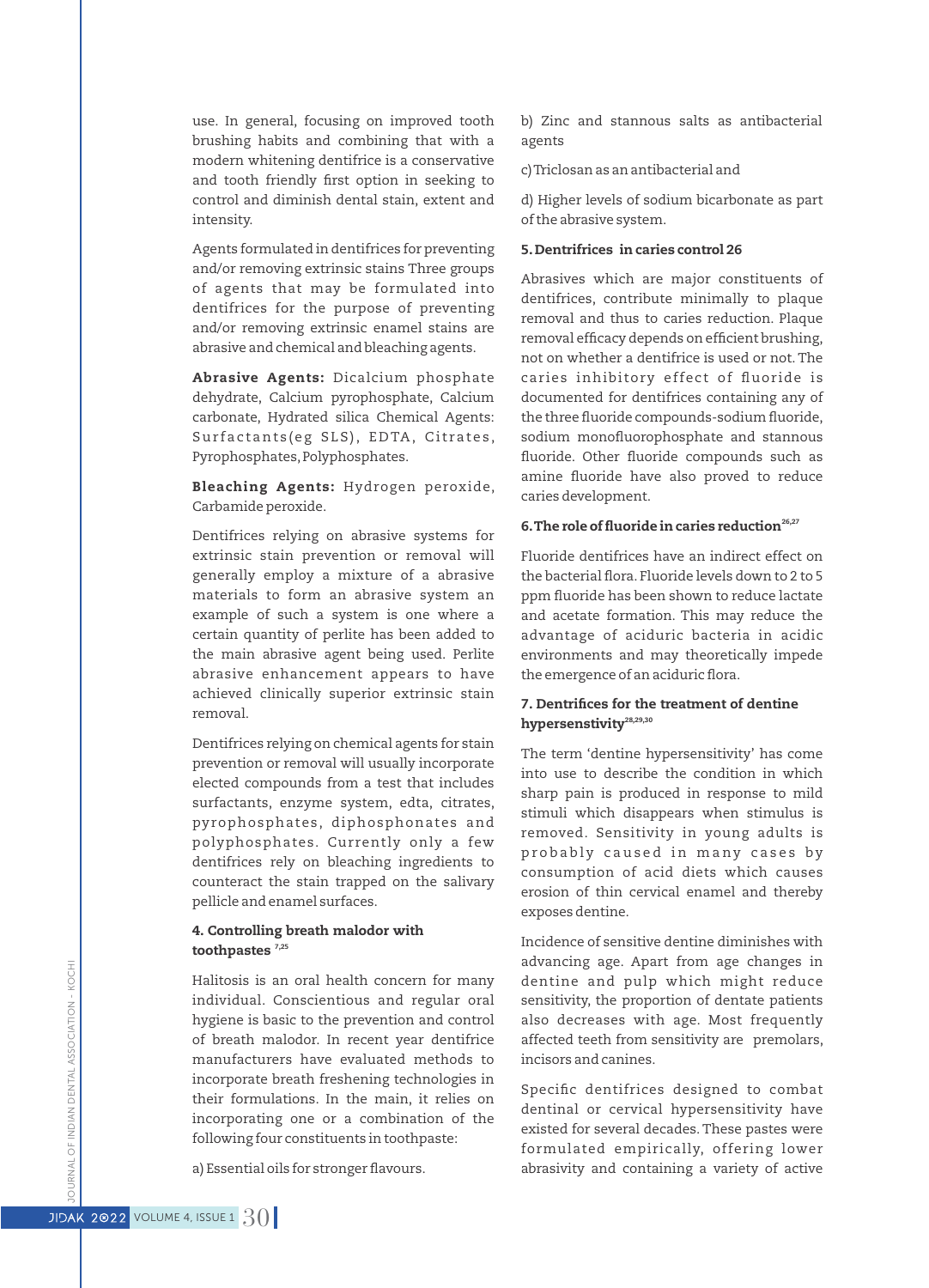ingredients.These agents had three aims:

- Mineral salts(e.g., strontium chloride, potassium oxalate, stannous fluoride) occluded the dentinal tubules
- Occluding the tubules using protein precipitants (formaldehyde and glutaraldehyde)
- Desensitising nerve fibres in the dentinal tubules (potassium nitrate)

Desenitizing agents used in dentifrices: Strontium acetate, Strontium chloride, Formaldehyde, Potassium nitrate, Potassium chloride and Sodium citrate.

# **CONCLUSION**

Dentifrice was originally used to promote oral hygiene by cleaning teeth. Currently over-thecounter (OTC) dentifrices offer various preventive, aesthetic and treatment benefits. While some dentifrices offer only cleaning benefits together with fluoride for anti-caries benefits, in recent years dentifrices with multiple benefits aimed at offering solutions to as many potential problems as possible have been introduced. Recommendations should be based on an individual patient's specific needs and desires as well as the scientific support for a dentifrice Dental education through its various media and even at chairside is an important tool in raising awareness for this simple and relatively inexpensive method of controlling dental diseases.

# **REFERENCES**

- 1. Bowen W. The significance of toothpaste in oral hygiene. Clinical and Biological Aspects of Dentifrices.9-12. New York: Oxford Medical Publications, 1992.
- 2. Stamm JW Multifunction toothpastes for better oral health: A behavioural approach. Int Dent J 2007; 57: 01-13
- 3. Suominen-Taipale AL, Alanen P, Helenius H et al. Edentulism among Finnish adults of working age. Commun Dent Oral Epidemiol 1999 ;27: 353-365.
- 4. Dye BA, Tan S, Smith V et al.Trends in oral health status: United States, 1988-1994

and 1999-2004. Vital Health Stat 11(2007) 248: 1-92.

- 5. Vranic E, Lacevic A, Mehmedagic A, Uzunovic A. Fromulation ingredients for toothpastes and mouthwashes. Bosn J Basic Med Sci 2004;4(4): 51-58.
- 6. Serge D, Zhang YP et al. A multitasking dentifrice for the 21 st century. Am J Dent 2011;24 ( A): 3A-5A
- 7. Lippert F. An introduction to toothpaste-Its purpose, history and ingredients. Monogr Oral Sci 2013;23: 1-14.
- 8. Fernando S, Martin G."the effect of triclosan /copolymer/fluoride liquid dentifrice on interproximal enamel remineralisation and fluoride uptake. J Am Dent Assoc 2004;135:1023-1029
- 9. Iqbal K, Asmat M, Jawed S, Mushtaque A, Mohsin F, Hanif S, Sheikh N. Role of different ingredients of toothpastes and mouthwashes in oral health. J Pak Dent Assoc 2011;20(3): 163-70.
- 10. Zacherl WA. A three-year clinical caries evaluation of the effect of a sodium fluoride- silica abrasive dentifrice. PharmacolTher Dent. 1981;6(1-2):1-7.
- 11. Elements of dental materials: for dental hygienists and dental assistants. Ralph W Phillips, B. Keith Moore.5 th ed. WB Saunders Campany Philadelphia USA 1994; 287.
- 12. Andrew J. Whitening tooth pastes:a review of the literature. J Dent 2010;38:17-24.
- 13. SobenPeter. Essentials of Preventive and community dentistry.4 th edition
- 14. Herlofson BB, Barkvoll P. Sodium lauryl sulfate and recurrent aphthous ulcers. A preliminary study. Acta OdontScand1994;52:257-259.
- 15. European Pharmacopoeia. 4th Edition. Strasbourg: Council of Europe; 2002.
- 16. Dean JA. McDonald and Avery s dentistry for the child and adolescent. 10 th ed. Elsevier, 2016.
- 17. Triratana T, Rustogi KN et al. Clinical effect of a new liquid dentifrice containing triclosan/ copolymer on existing plaque and gingivitis. J Am Dent

JRNAL OF INDIAN DENTAL ASSOCIATION - KOCHI JOURNAL OF INDIAN DENTAL ASSOCIATION - KOCHI